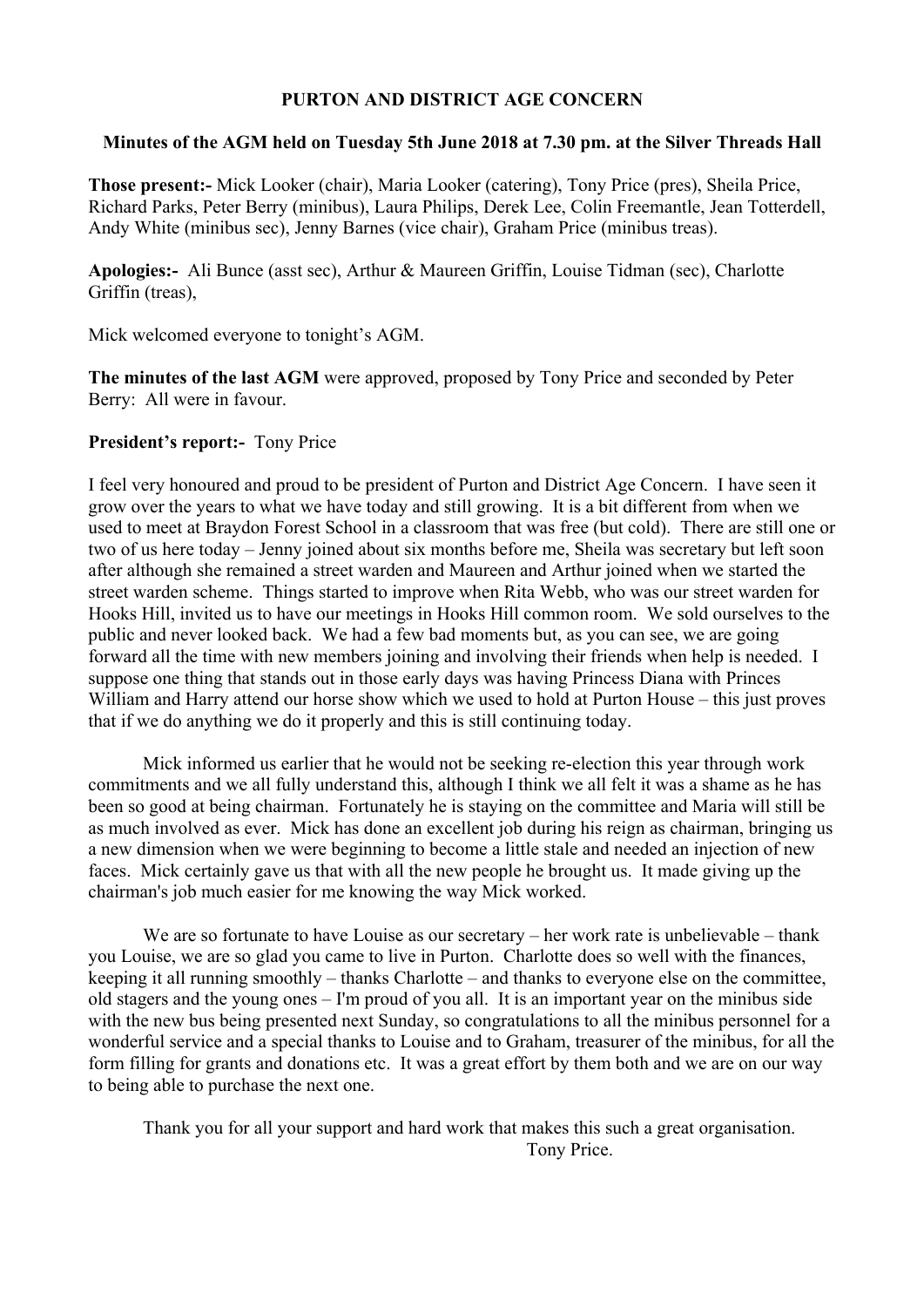## **Chairman's report:-** Mick Looker

#### **Some highlights until Dec 2017 (not every trip, meeting or agenda item )**

June was our 2017 AGM and another year with the guidance from our President Tony. No changes to Chairman or Vice Chairman Jenny. Charlotte continues as Treasurer. Louise continues to be our Secretary and Ali was re-elected as assistant secretary. The committee remained unchanged and all re-elected ready to volunteer for another year.

Tony and Sheila continued to coordinate the variety of trips, half day, full day and other trips run through the summer months until October. There was already much interest for 2018 especially the boat trip which has proved to be a great success.

The 2018 calendar kept us all busy for months. After some early ideas, mainly from Sheila of reproducing 'calendar girls' and the committee posing with cakes, we later decided to have photos of the village. With some help from our local printers we soon had a finished item for sale and copies quickly flying off the shelves. A successful marketing campaign made some late editions sell for as much as £20!

December soon came and is always a busy time of year. Vouchers printed and distributed to over 900 people, Christmas parties, Market & raffle. Our final event the carols under the tree had a change of location this year. We moved from the Village Hall to the Red House and set ourselves the challenge to get the Village to follow us and they certainly did. Lots of helpers made everybody welcome and we are confident that the new venue will be a better and much safer venue for the future.

#### **Some highlights 2018 YTD ( not every trip, meeting or agenda item )**

Fund Raising & Events continues to be one of our committee's core strengths and is also an opportunity for the volunteers to have some fun. Burns Super continues to attract new and repeat customers and it looks like we've gained a popular piper and caller for the next years!

We cancelled the annual auction because of adverse weather conditions and will host this later in the year.

Our 3B's is always a sell-out and we continue to run twice yearly.

We are now looking forward to 10th June Village Party with music in the Red House.

Next month we return to Jackie & Dick Scott for the annual coffee morning which weather permitting has turned into one of our most profitable and well attended events. Charlotte manages our money and reports our monthly accounts. The fund raising and donations that we continue to receive allow our accounts to remain very positive.

#### **Minibuses-**

There has been much effort and support with fund raising, grants and donations to allow the committee to purchase a replacement vehicle. Hours and hours of commitment have continued for months and the new minibus will represent advantage to our community and something for us all to be proud of. We look forward to seeing the new minibus driving through the village sign written with some familiar names. Hopefully a budding photographer can capture the new minibus driving through the village and submit a photo for the next calendar.

Hazel, Richard, Andy, Dave, Graham and all the dedicated team, Keep up the good work it is so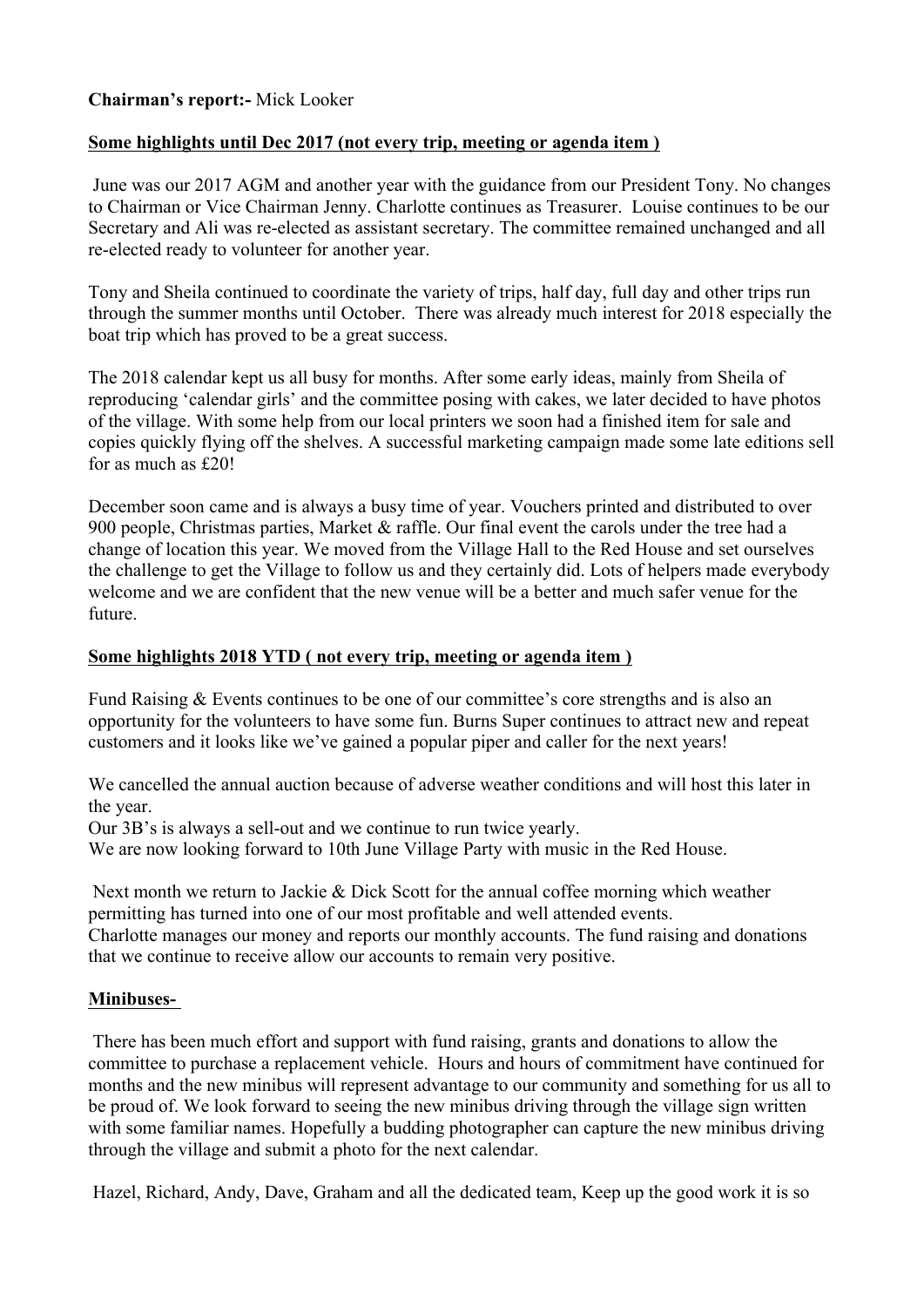#### very much appreciated. **Closing comments and summary**

Thank you committee for allowing me to be chairman for the past years and I'm now ready to take a backseat! Mick

## **Secretary's report: -** Louise Tidman

I would like to apologise for my absence from this year's AGM and thank Maria for standing in for me and taking the minutes.

I would like to thank all committee members and officers for their support during the past year. I would also like to thank Lucy Lewis for continuing in her role as correspondence secretary.

I would like to thank all street wardens for being the first point of contact for pensioners in our area and keeping us informed of those who wish to attend our events and outings, making deliveries on our behalf and keeping pensioners updated with what's going on in Purton Age Concern.

Since our last AGM<sup>-</sup>

Jayne Fennell left Age UK Wiltshire. Jayne had been our point of contact within Age UK Wiltshire for over 20 years, she was well known to many committee members as she was always on hand to offer advice and support. She really appreciated the work we do as a team of volunteers, for older people in Purton.

Sadly we have lost three long standing volunteers. Jean Cook (street warden) John Blackwell and Joe Ricketts (minibus service) all three were part of Purton Age Concern for many years and were dedicated to helping local pensioners. They will continue to be missed for many years.

Heather Harris retired from the general committee, Heather was a committee member for many years and played a big part in introducing new fundraising ideas. We are very grateful for her dedication and support.

Christine Handy, Rita Webb and John MacDonald have retired as street wardens. It is always sad when volunteers retire as they all play their part in making our charity a success. We are very grateful for their involvement and input during the time they have been with us and we wish them well in the future.

We have welcomed Brian & Joan Frost, who have taken over from Christine Handy and we thank Jane Farr for adding Jean Cook's patch to her list and Bernice Seviour for adding Rita Webb's patch to her list. Shortly Alison Taylor should be ready to take over John MacDonald's patch. We welcome all new volunteers to our team and hope they will enjoy their time with us.

My grateful thanks go to all the minibus officers, drivers and shotguns. They dedicate so much time and effort to make the minibus service a huge success. I must give a special mention to Graham Price, who since October 2017 has helped me complete many grant application forms to raise the funds to purchase our new minibus. We have made a great fundraising team and it has been a pleasure to work alongside Graham. We are still working together with the aim to raise enough funds to purchase a second new vehicle.

I would also like to thank everyone who supports us on a regular basis, with special mention to, Maria, Sarah, Kevin, Richard and their team of helpers who organise all the catering and room/table decorating at our events and not forgetting Brian who audits our accounts. We have a huge team of volunteers and supporters and each one plays their part in making us so successful.

Finally, Mick Looker is stepping down from his role as chair at tonight's AGM. During his time with Age Concern Mick has brought so many younger people into our organisation, which is exactly what we need to keep going into the future. Fortunately we will not be losing Mick altogether as he will be be remaining on our committee and will continue to help at our events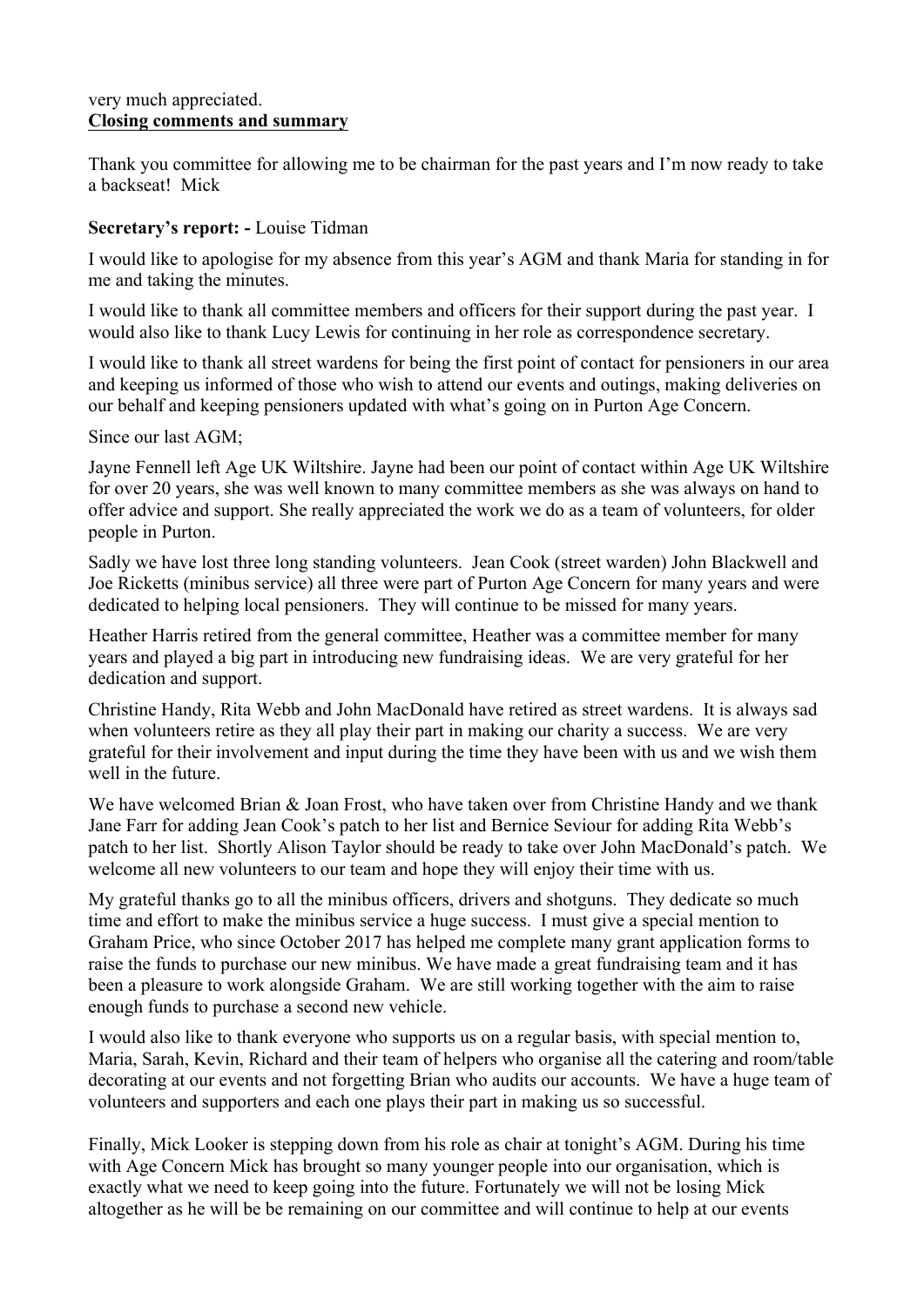whenever possible. Mick, thanks for all your involvement, it has been much appreciated.

## **Treasurer's report:-Charlotte Griffin**

The accounts have been prepared and will be with Brian shortly for auditing. Here is a brief synopsis of the year's events:

Overall funds have decreased by £4098 compared to an increase last year of £8496

## **SAVINGS**

Interest for the year amounted to £136.08, the account now has a balance of £27317.02 For the third year running no savings had to be transferred to the current account for the Christmas vouchers

## **CHARITABLE EVENTS**

Mystery trips and outings amounted to a combined loss of -£589, last year saw a loss of -£424

## **FUND RAISING**

Total fund raising for the year was £6039, a slightly down on last year by £497 Our best fund raisers are:

| £944  |
|-------|
| £1462 |
| £1134 |
| £1019 |
|       |

## **TAI CHI**

Income for the year was £1455; costs were £1825 resulting in an overall loss of £370.

## **DONATIONS**

Donations for the year totalled £1886.

## **XMAS VOUCHERS**

812 Christmas Vouchers were cashed in at a cost of £8117.49

## **TRIP VOUCHERS**

100 vouchers were used to subsidise outings

## **VILLAGE PARTY FOR QUEENS BIRTHDAY**

A free event which was open to the whole village to attend made a small loss £146

| <b>FUNDS HELD</b> |                 |               |           |
|-------------------|-----------------|---------------|-----------|
|                   | Opening         | Change during | Closing   |
|                   | <b>Balances</b> | Year          | Balances  |
| <b>Savings</b>    | 27180.94        | £136.08       | £27317.02 |
| <b>Bank</b>       | £13912.51       | £4278.70      | £9633.81  |
| Cash              | £64.35          | £43.80        | £108.15   |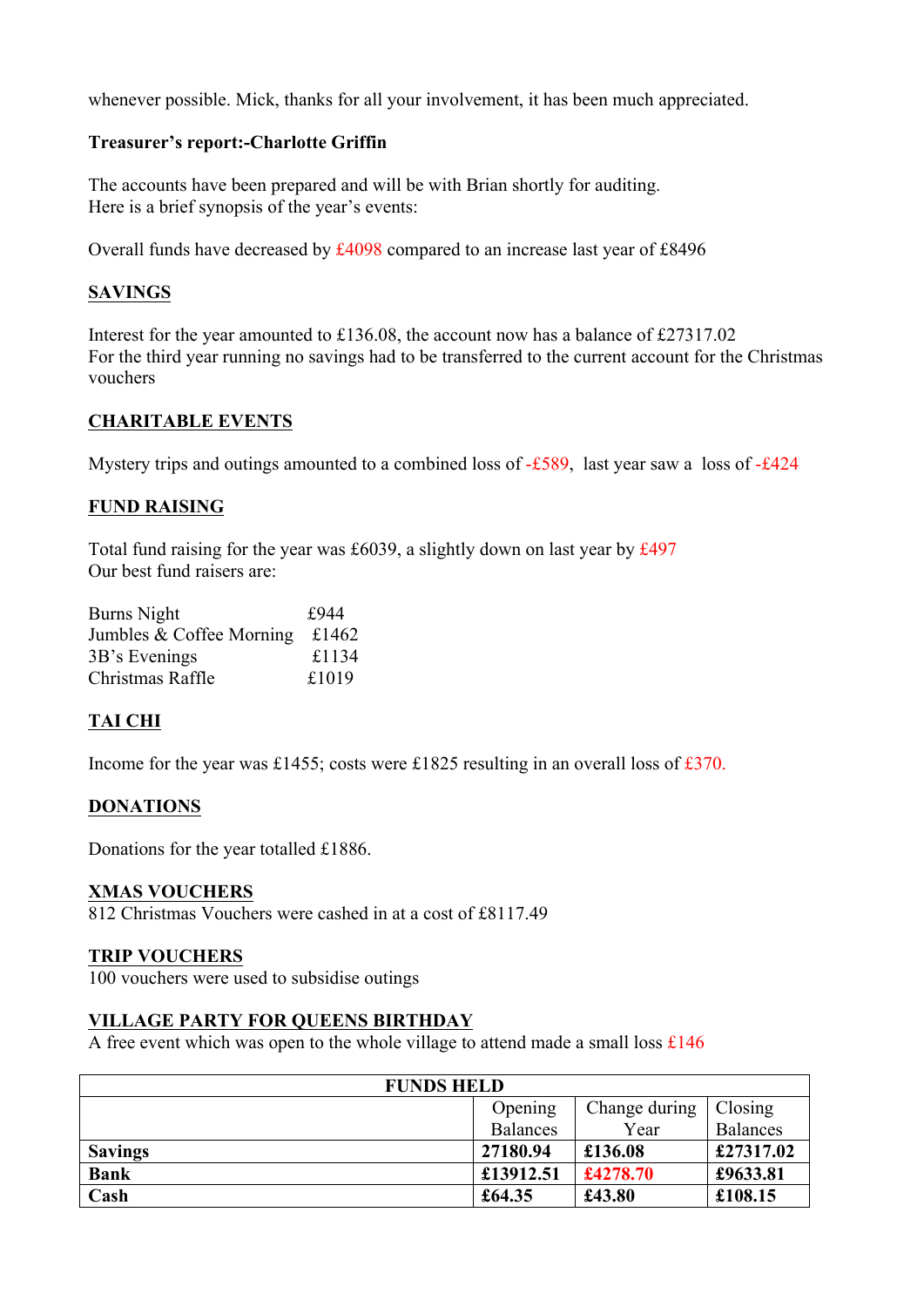| <b>TOTAL</b> | £41157.80 | £4098.82 | £37058.98<br>، ب |
|--------------|-----------|----------|------------------|
|              |           |          |                  |

#### **NB**

## **We currently hold £11085.93 of restricted funds for the minibus account – this is not reflected in the above**

## **Minibus Report**:- Graham Price

Usage of the mini buses declined in the last year, with both mileage and income being lower than the previous year.

Total mileage for the 2 buses was 8471, (last year 9443) of which the blue bus, which is now 15 years old, travelled 4794 miles and the 8 year old grey bus travelled 3677 miles. Total mileage for the buses is 84,509 and 47,151.

Total income for the year decreased by almost one thousand pounds to £7,011 while expenditure of £9,909 was £1,350 higher than the previous year.

On trading alone there was a deficit of £3,341(£1,697 last year) but interest received of £175 and donations of £369 left us with a a reduction of £2,897 in our reserves.

Principal differences on income compared to last year were, fares to Lorna Doone Centre (down £421) and Donations to the General Minibus Account (down £434). Despite fares to the Daycare Centre being down, we still provided a service for 4 days every week, there were just fewer passengers each journey.

Despite there being less activity, total expenditure increased by £1,350.

The average price paid for diesel during the year was £1.22 per litre, up 4p per litre from last year and the usage was 1528 litres, 255 litres less than last year.

Last year there was exceptional expenditure of £1318 on replacing the side sliding door gear on the 2 buses and this year we had to have major repairs to the Blue bus costing almost £2000.. It was also necessary to carry out bodywork repairs to the grey bus which cost £583.

At  $31<sup>st</sup>$  March 2018 the Un-restricted bank balances totalled £36,748 however, during the first months of this financial year we have spent  $\pounds$  4000 on repairs to the grey bus., which will impact greatly on this years accounts. This bus still requires new hinges on the rear doors, estimated cost £1500.

As everyone is aware, the decision was made during the year to replace the blue bus and the new vehicle has arrived and will be in use shortly. We were very fortunate to obtain sufficient grants to cover the full purchase cost of the vehicle and, due to the generosity of local firms, groups and individuals, we had a further £11,000 in a Restricted Funds Account at the end of March held in the main body's accounts towards replacing the grey bus.

| Position                 | Elected              | 1 <sup>st</sup>  | 2nd                  |
|--------------------------|----------------------|------------------|----------------------|
| President                | Tony Price           | Andy White       | Jean trotterdell     |
| Chairman                 | Peter Berry          | Tony Price       | Laura Philips        |
| Vice Chair               | <b>Jenny Barnes</b>  | Mick Looker      | Sheila Price         |
| Secretary                | Louise Tidman        | Tony Price       | <b>Richard Parks</b> |
| Vice Secretary           | Ali Bunce            | Colin Freemantle | Jenny Barnes         |
| Treasurer                | Charlotte Griffin ** | Derek Lee        | Colin Freemantle     |
| <b>General Committee</b> | Confirmed en block   |                  |                      |

## **Election of Officers:-**

## **The AGM closed at 8 pm.**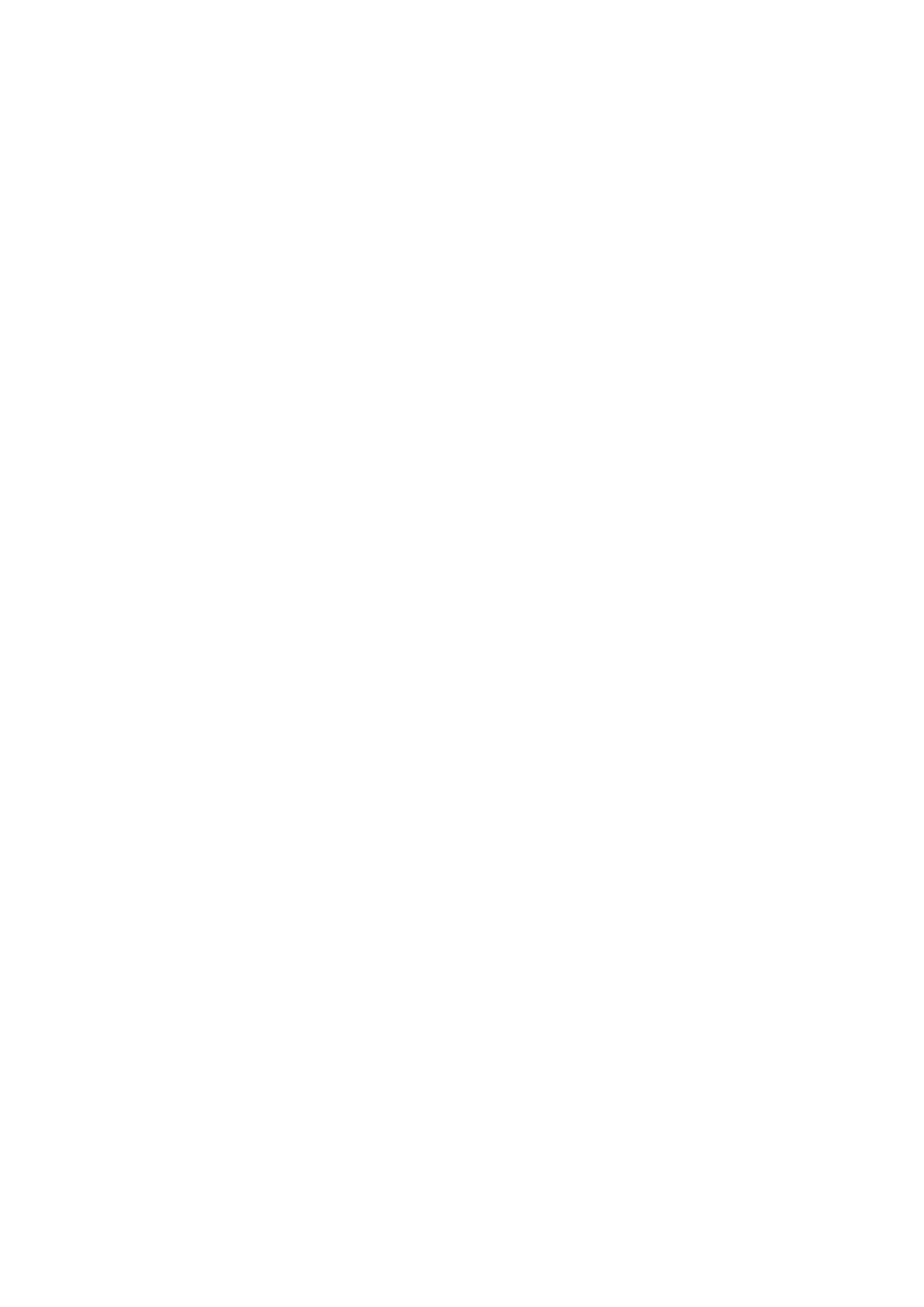**To:** Brian [Woodman](mailto:WoodmanBrian.Woodman@nationwide.co.uk) [Brian.Woodman@nationwide.co.uk](mailto:WoodmanBrian.Woodman@nationwide.co.uk)

# PURTON AND DISTRICT AGE CONCERN

Statement of Account - 1st April 2017 to 31st March 2018

GENERAL FUND only - excluding Mini bus account

# 1. CHARITABLE EVENTS

|                                     |                 |                    | <b>SURPLUS/</b> |  |  |
|-------------------------------------|-----------------|--------------------|-----------------|--|--|
|                                     | <b>INCOME</b>   | <b>EXPENDITURE</b> | <b>LOSS</b>     |  |  |
| a. Mystery Trips                    | £1,664.50       | $-E2,265.80$       | $-£601.30$      |  |  |
| b. Outings                          | £1,322.00       | $-E1,310.00$       | £12.00          |  |  |
| c. Christmas Parties                | £484.05         | $-E1,046.38$       | $-£562.33$      |  |  |
| d. Christmas Tree and Lights        | £0.00           | $-£37.00$          | $-£37.00$       |  |  |
| e. Mince Pies and Carols            | £0.00           | $-£32.08$          | $-E32.08$       |  |  |
| f. Christmas Vouchers               | £0.00           | $-£8,117,49$       | $-E8,117.49$    |  |  |
| g. Lunch Club                       | £0.00           | $-£258.51$         | $-£258.51$      |  |  |
| h. Befriending                      | £0.00           | £0.00              | £0.00           |  |  |
| j Tai Chi                           | £1,455.00       | $-E1.824.60$       | $-£369.60$      |  |  |
| k Queens Birthday                   | £299.80         | $-£153.41$         | £146.39         |  |  |
|                                     | 2. FUND RAISING |                    |                 |  |  |
| a. 3B's                             | £1,577.00       | $-£455.97$         | £1,121.03       |  |  |
| b. Cards & Calenders                | £2,107.30       | $-E1,356.00$       | £751.30         |  |  |
| c. Jumble Sales/Coffee Mornings     | £1,563.69       | $-£100.00$         | £1,463.69       |  |  |
| d. Antiques Fair                    | £0.00           | £0.00              | £0.00           |  |  |
| e. Christmas Raffie                 | £1,247.00       | $-E228.00$         | £1,019.00       |  |  |
| f. Burns Night                      | £1,985.61       | -£1,041.28         | £944.33         |  |  |
| g. Market Stall                     | £855.20         | £0.00              | £855.20         |  |  |
| h. Auction                          | £57.75          | $-£172.50$         | $-£114.75$      |  |  |
|                                     | 3. OTHER INCOME |                    |                 |  |  |
| a. Donations Received               | £1,929.45       |                    | £1,929.45       |  |  |
| b. Bank Interest                    | £136.08         |                    | £136.08         |  |  |
| c. New Minibus                      | £10,885.78      |                    | £10.885.78      |  |  |
| 4. ADMINISTRATION                   |                 |                    |                 |  |  |
| a. Hire of Meeting Rooms            | £0.00           | $-£364.00$         | $-£364.00$      |  |  |
| b. Printing of minutes, Newsletters |                 |                    |                 |  |  |
| etc.                                | £0.00           | £0.00              | £0.00           |  |  |
| c. Gifts                            | £0.00           | £0.00              | £0.00           |  |  |
| d. Stationery and Postage           | £0.00           | $-£268.67$         | $-£268.67$      |  |  |
| e. Fund Transfer                    | £0.00           | £0.00              | £0.00           |  |  |
| f. Donations Given                  | £0.00           | $-£30.00$          | $-£30.00$       |  |  |
| g. Equipment Purchases              | £0.00           | $-£398.09$         | $-£398.09$      |  |  |
| h. Insurances and Fees              | £0.00           | $-E518.99$         | $-£518.99$      |  |  |
| i. Training                         | £0.00           | $-£67.00$          | -£67.00         |  |  |
| j. Computer Exps                    | £0.00           | $-£156.00$         | $-£156.00$      |  |  |
| <b>RUNNING TOTAL</b>                | £27,570.21      | $-E20,201.77$      | £7,368.44       |  |  |
|                                     |                 |                    |                 |  |  |
|                                     |                 |                    |                 |  |  |

| <b>FUNDS HELD</b> |            |               |                      |
|-------------------|------------|---------------|----------------------|
|                   | Opening    | Change during | Closing              |
|                   | Balances   | Year          | <b>Balances</b>      |
| 5a. Savings       | £27,180.95 | £136.08       | £27,317.02           |
| 5b. Bank          | £13,192.51 | $-E3,358.55$  | £9,833.96            |
| 5c. Cash          | £45.20     | £17.38        | £62.58               |
| 5d. Minibus Funds | £0.00      | £10,885.78    | £10,885.78           |
| <b>TOTAL</b>      | £40,418.66 |               | £7,680.69 £48,099.35 |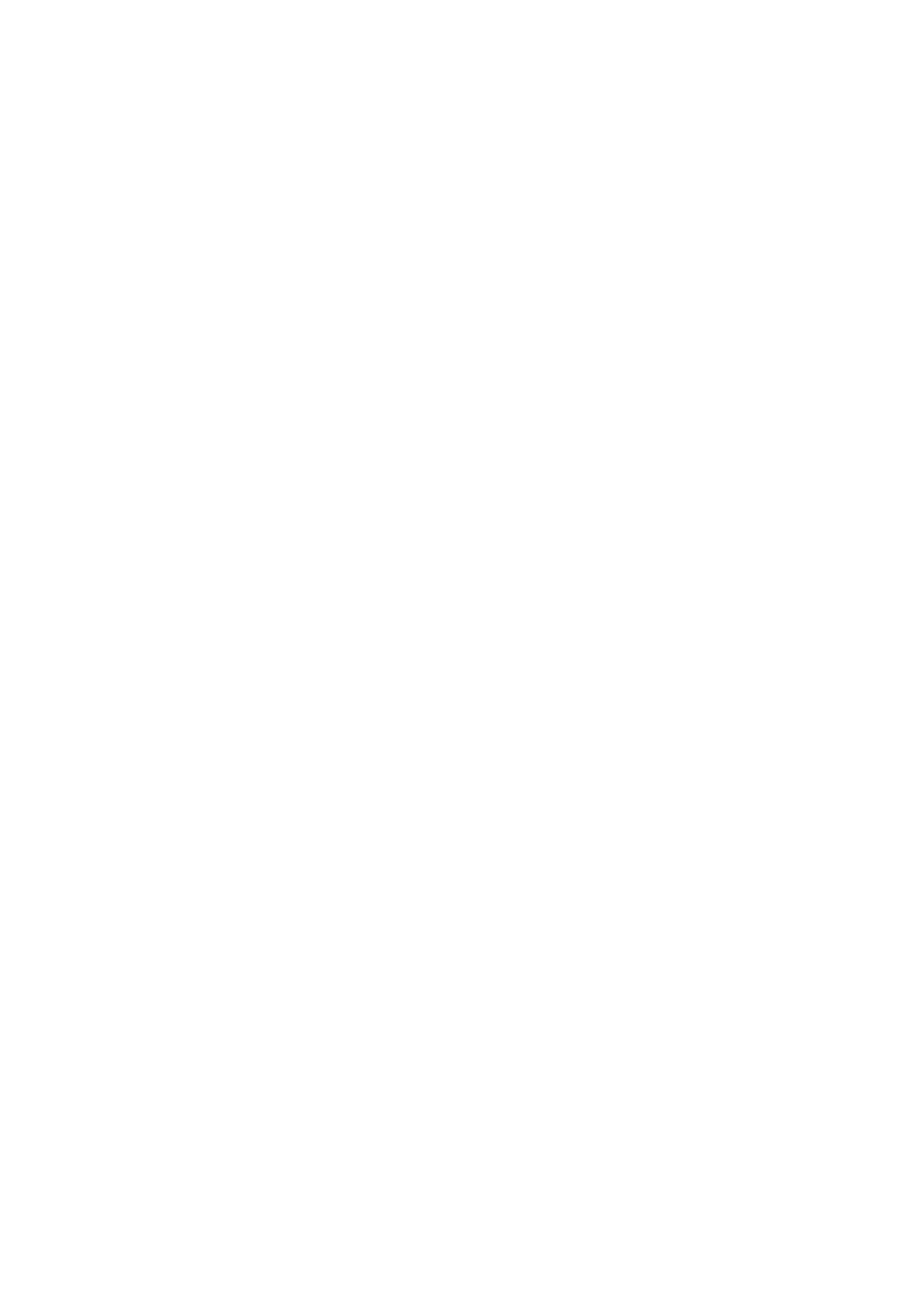

**CHARITY COMMISSION** FOR ENGLAND AND WALES

| <b>Section A</b>                      | Independent Examiner's Report                   |  |                                                             |  |
|---------------------------------------|-------------------------------------------------|--|-------------------------------------------------------------|--|
| Report to the trustees/<br>members of | Charity Name<br>PURTON AND DISTRICT AGE CONCERN |  |                                                             |  |
| On accounts for the year<br>ended     | 3167 M9RCH2018                                  |  |                                                             |  |
| Set out on pages                      |                                                 |  | (remember to include the page numbers of additional sheets) |  |

Respective responsibilities of trustees and examiner The charity's trustees are responsible for the preparation of the accounts in accordance with the Charities Act 2011 ("the Act").

The charity's trustees consider that an audit is not required for this year under section 144 of the Act and that an independent examination is needed. [The charity's gross income exceeded £250,000 and I am qualified to undertake the examination by being a qualified member of [named body]]. Delete [] if not applicable.

It is my responsibility to:

- examine the accounts under section 145 of the Charities Act.  $\bullet$
- to follow the applicable Directions given by the Charity Commission (under section 145(5)(b) of the Act, and
- to state whether particular matters have come to my attention

**Basis of independent** My examination was carried out in accordance with general Directions given examiner's statement by the Charity Commission. An examination includes a review of the accounting records kept by the charity and a comparison of the accounts presented with those records. It also includes consideration of any unusual items or disclosures in the accounts, and seeking explanations from the trustees concerning any such matters. The procedures undertaken do not provide all the evidence that would be required in an audit, and consequently no opinion is given as to whether the accounts present a 'true and fair' view and the report is limited to those matters set out in the statement below.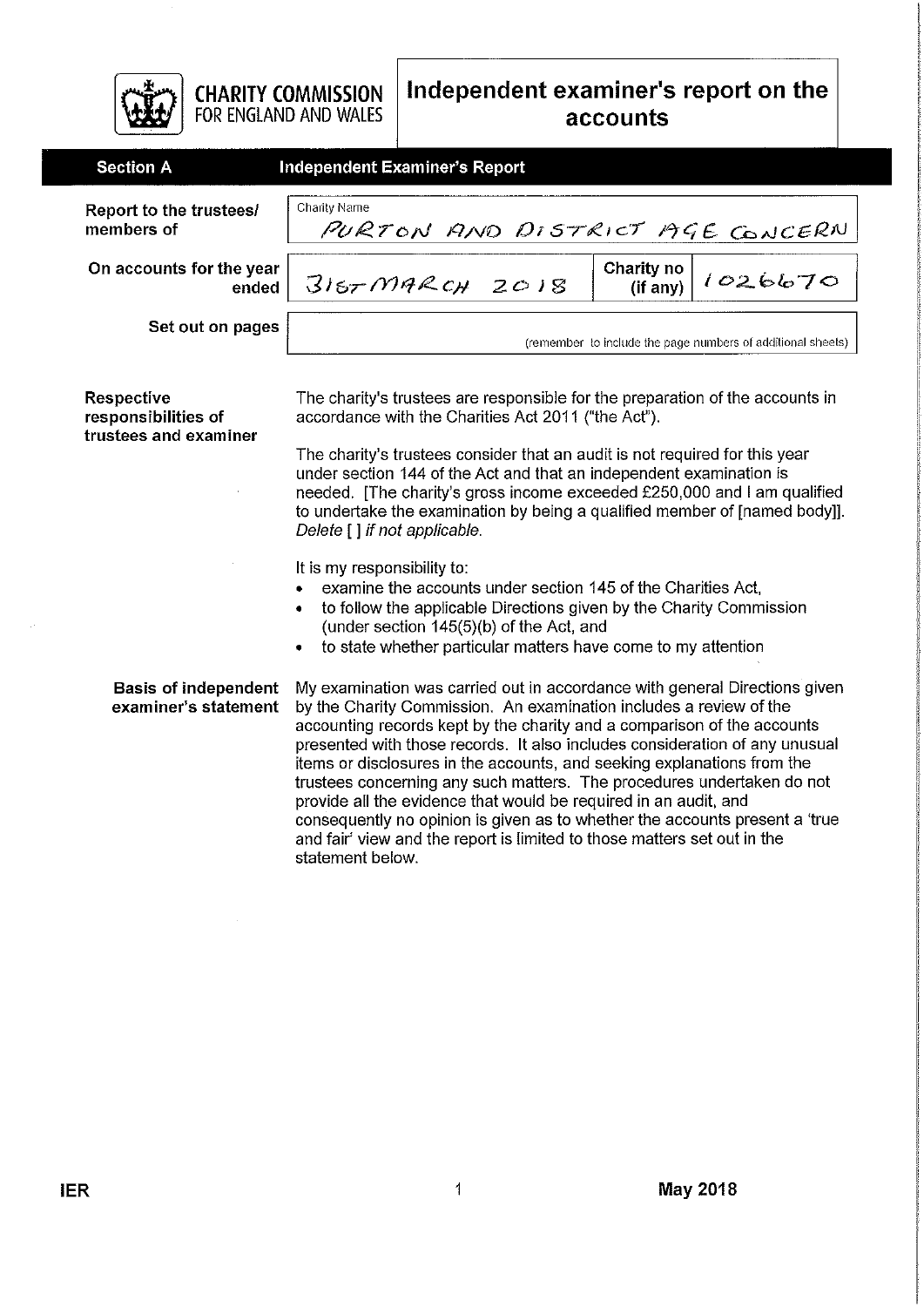| Independent<br>examiner's statement                                   | In connection with my examination, no material matters have come to my<br>attention (other than that disclosed below *) which gives me cause to believe<br>that in, any material respect:<br>the accounting records were not kept in accordance with section 130<br>of the Charities Act; or<br>the accounts did not accord with the accounting records; or<br>٠<br>the accounts did not comply with the applicable requirements<br>۰<br>concerning the form and content of accounts set out in the Charities<br>(Accounts and Reports) Regulations 2008 other than any requirement<br>that the accounts give a 'true and fair' view which is not a matter<br>considered as part of an independent examination. |  |                    |
|-----------------------------------------------------------------------|-----------------------------------------------------------------------------------------------------------------------------------------------------------------------------------------------------------------------------------------------------------------------------------------------------------------------------------------------------------------------------------------------------------------------------------------------------------------------------------------------------------------------------------------------------------------------------------------------------------------------------------------------------------------------------------------------------------------|--|--------------------|
|                                                                       | I have no concerns and have come across no other matters in connection<br>with the examination to which attention should be drawn in this report in<br>order to enable a proper understanding of the accounts to be reached.<br>* Please delete the words in the brackets if they do not apply.                                                                                                                                                                                                                                                                                                                                                                                                                 |  |                    |
| Signed:                                                               |                                                                                                                                                                                                                                                                                                                                                                                                                                                                                                                                                                                                                                                                                                                 |  | Date: $25.10.2018$ |
| Name:                                                                 | BRIAN WOODMAN                                                                                                                                                                                                                                                                                                                                                                                                                                                                                                                                                                                                                                                                                                   |  |                    |
| <b>Relevant professional</b><br>qualification(s) or body<br>(if any): |                                                                                                                                                                                                                                                                                                                                                                                                                                                                                                                                                                                                                                                                                                                 |  |                    |
| Address:                                                              |                                                                                                                                                                                                                                                                                                                                                                                                                                                                                                                                                                                                                                                                                                                 |  |                    |
|                                                                       | <u>G WITFIELD CLOSE, PURTON,</u><br>SWINDON, WILTSHIRE                                                                                                                                                                                                                                                                                                                                                                                                                                                                                                                                                                                                                                                          |  |                    |
|                                                                       |                                                                                                                                                                                                                                                                                                                                                                                                                                                                                                                                                                                                                                                                                                                 |  |                    |

# **Section B**

#### **Disclosure**

Only complete if the examiner needs to highlight material matters of concern (see CC32, Independent examination of charity accounts: directions and guidance for examiners).

 $\hat{\mathcal{A}}$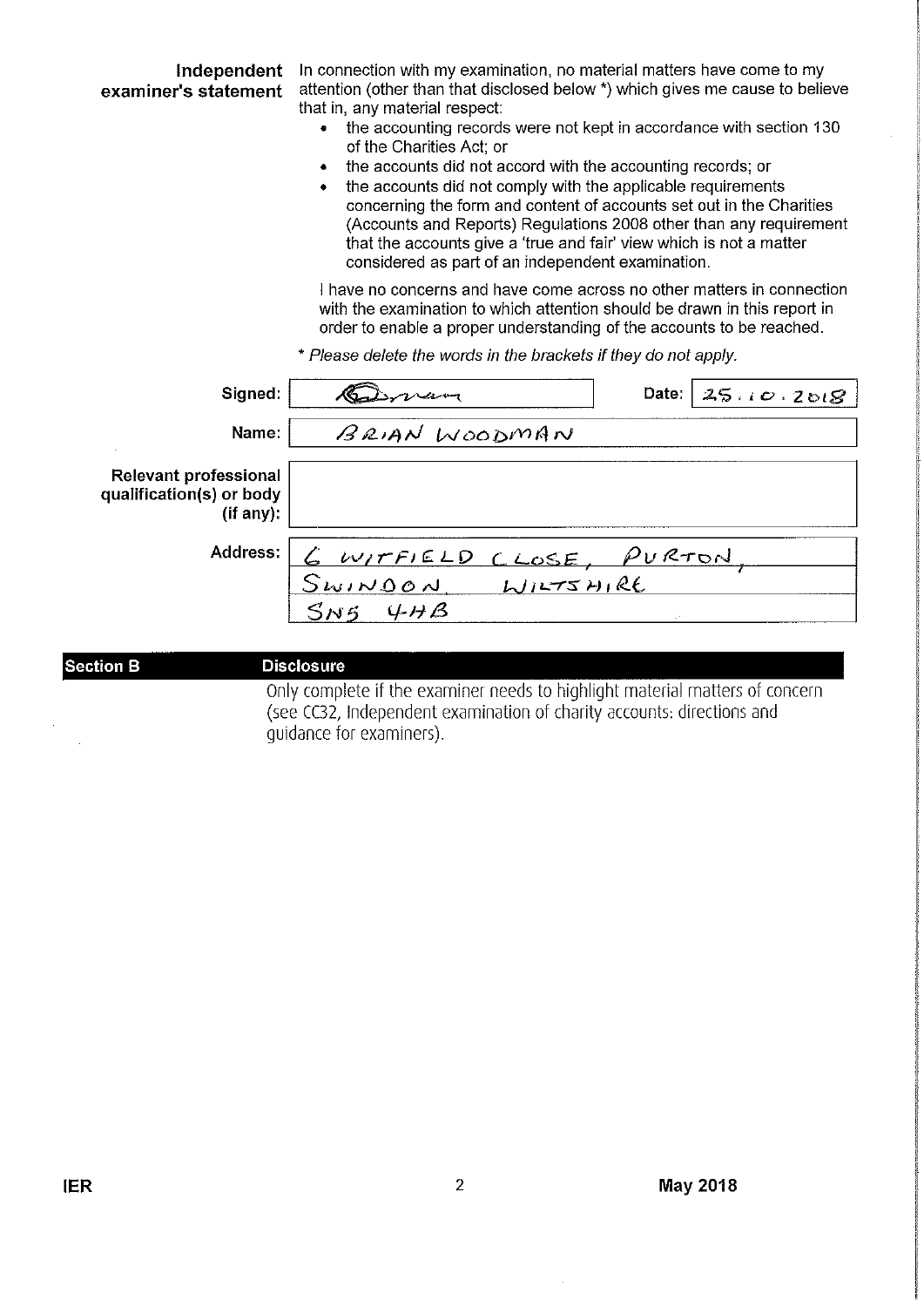Give here brief details of any items that the<br>examiner wishes to<br>disclose.